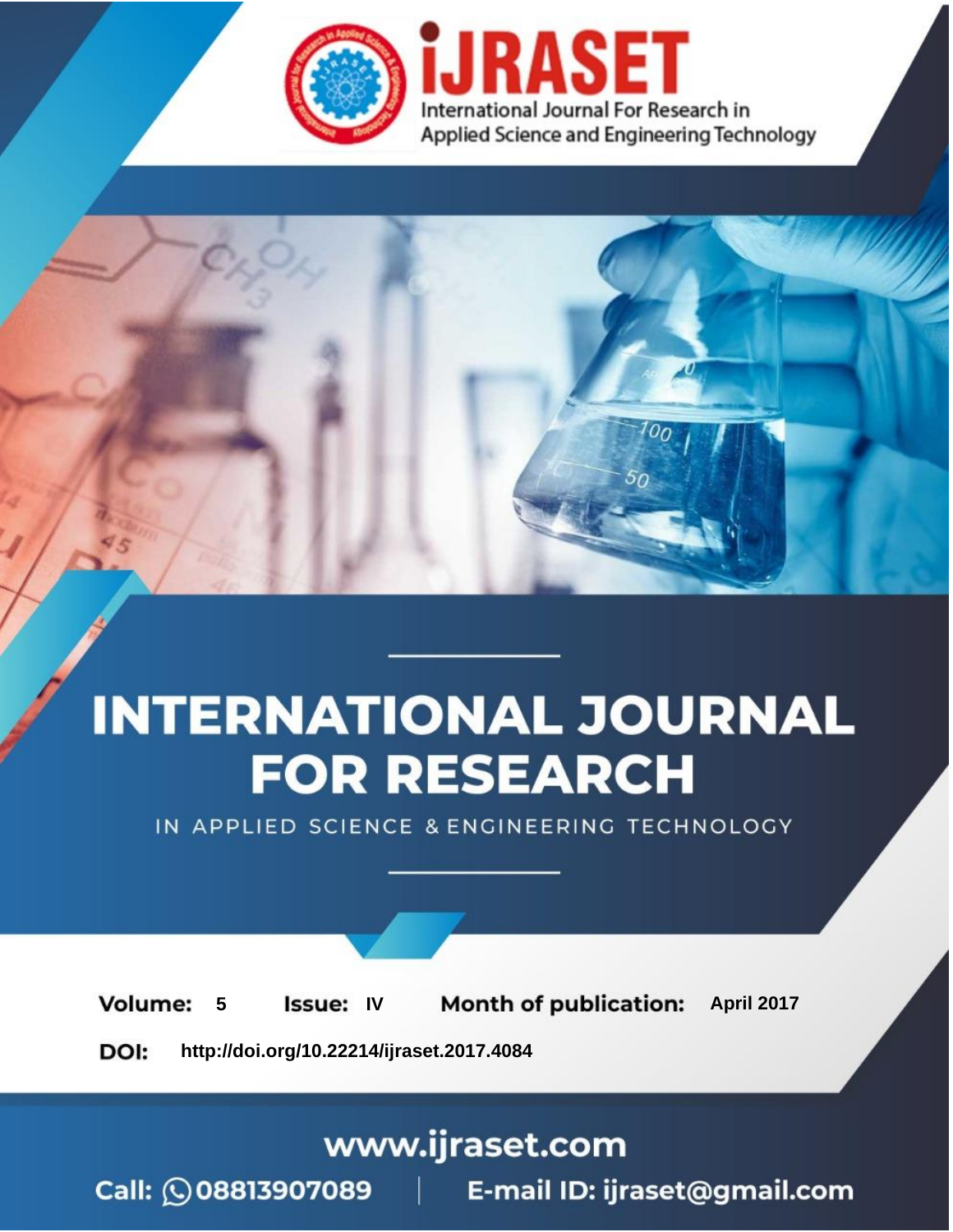**International Journal for Research in Applied Science & Engineering Technology (IJRASET)**

## **Recent Review on Trending Routing Protocols for Data Transmission**

Deeksha Mengi<sup>1</sup>, Anita Kumari<sup>2</sup>

*<sup>1</sup>Student, <sup>2</sup>Assistant Professor, Department of Electronics and Communication, Rayat Bahra University, India*

*Abstract: the route creation is done by inter-connecting the most adjacent nodes. Routing is the main issue in wireless network. The whole data delivery depends upon this because if the selected route is not appropriate or efficient then data will not be delivered to the destination effectively or timely. Hence the route selection must be efficient like it should be created by following the satisfying level of performance is not reachable. By shortest path so that consumes less time and energy for data transfer. There are various criteria which influence the process of routing. Routing is the most prominent field for research work. Lot of work has been already done in this field but still focusing the particular parameter for routing does not able to perform routing effectively. This study provides a review over the traditional approaches that were used for routing in previous work. This work can be act as a guide to the researchers who works in this field.*

*Keywords: Wireless sensor Network, Routing, Reactive, Proactive, Hybrid.*

### **I. INTRODUCTION**

Routing is the best process of selecting the paths in a network. In the past, the routing was also used to forward the network traffic among networks. However, later this function is much better described simply as forwarding. Routing is performed for many kinds of networks, including circuit switching for the telephone network, electronic data networks such as the Internet and transportation networks. This work is primarily concerned with routing in electronic data networks using the packet switching technology. Routing protocol is common objective of WSNs, Sensor node of resources efficiently utilizing to extend the lifetime of the network. Different routing techniques can be adopted for different applications based on their requirements.

Routing methods can even be enhanced and also adapted for specific application. Generally, the routing protocols in WSNs depending on the network structure, can be classified into data-centric, hierarchical, location based routing. In data-centric, all the nodes are functionally equivalent and associate in routing, a query received from the base station to the event. In hierarchical approach, some nodes have added the responsibilities in order to reduce the load on other nodes in the network. In location based, the knowledge of positions of sensor nodes is exploited to route the query from the base station to the event.

Routing schemes differ in their delivery semantics

- *A.* Unicast send a message to a single specific node.
- *B.* Broadcast send a message to all nodes in the network.
- *C.* Multicast sends a message to a group of nodes that have expressed interest in receiving the message.
- *D.* Any cast send a message to anyone out of a group of nodes, typically the one nearest to the source.
- *E.* Recast sends a message to a geographic area.

To distinguish mobile ad hoc network routing protocols, routing information is acquired and maintained by mobile nodes. On the basis of this criterion, mobile ad hoc network routing protocols can be divided into three major aspects as follows:

Proactive routing.

Reactive routing.

Hybrid routing.

Proactive routing protocol is also called as the "table driven" routing protocol. All nodes in proactive routing protocols need to maintain a consistent view of the network topology such as the Destination Sequence Distance Vector (DSDV), Wireless Routing Protocol (WRP) and the Fisheye State Routing (FSR). Reactive routing protocols for mobile ad hoc networks are also known as the "on-demand" routing protocols. In a mobile ad hoc network due to node mobility, active routes may be disconnected. Therefore, route maintenance is an important operation of reactive routing protocols. The Dynamic Source Routing (DSR) and Ad hoc ondemand Distance Vector routing (AODV) are the examples for reactive routing protocols for the mobile ad hoc networks. Normally, the hybrid routing protocols for mobile ad hoc networks exploit the hierarchical network architectures. Proper pro-active and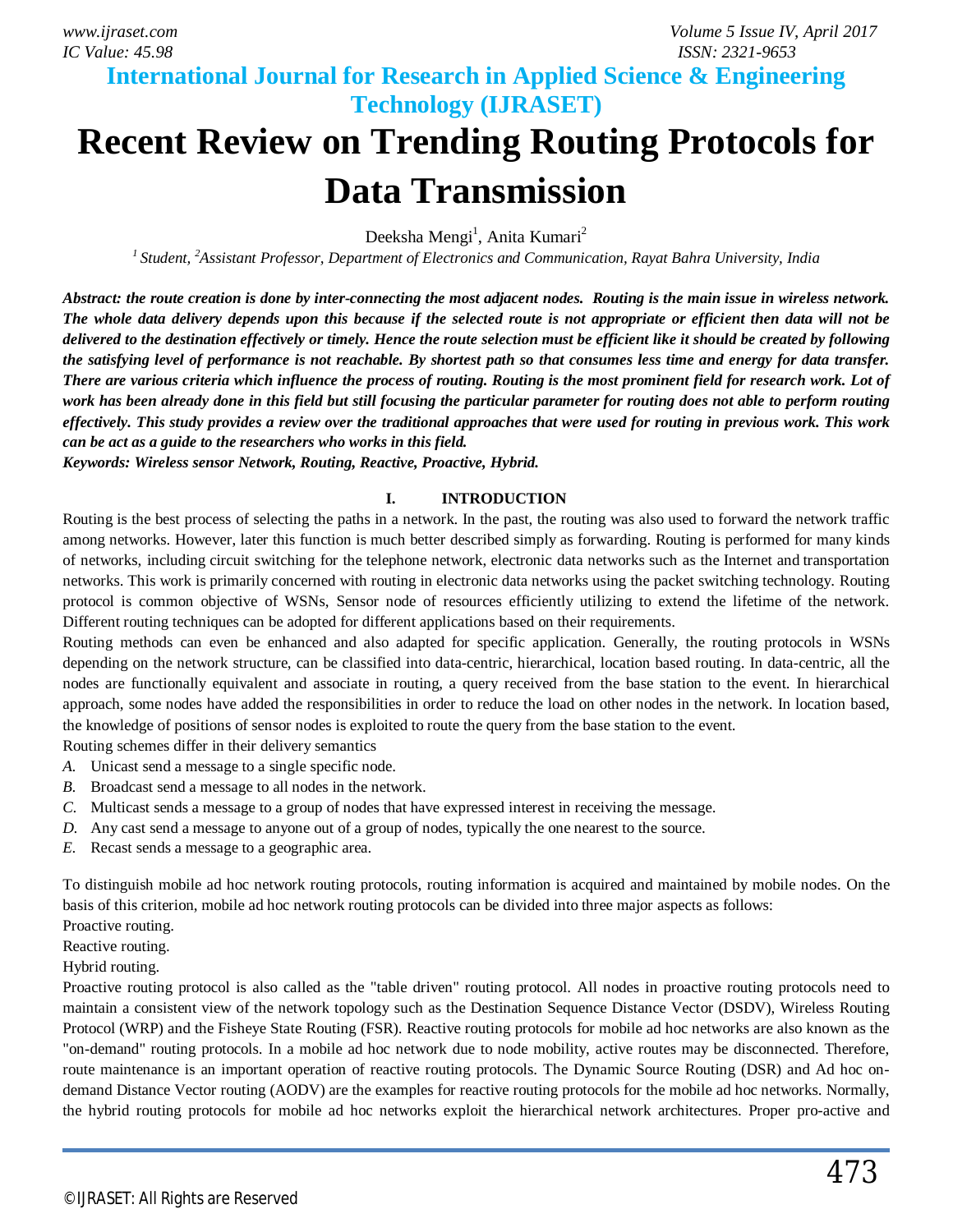**International Journal for Research in Applied Science & Engineering** 

### **Technology (IJRASET)**

reactive routing approaches are exploited at different hierarchical levels, respectively.

### **II. ROUTING PROTOCOLS**

Some of the routing protocols are listed as below

#### *A. The Wireless Routing Protocol (WRP)*

For mobile ad hoc networks Unicast routing protocol is proactive by wireless routing protocol (WRP). Improved Bellman-Ford Distance Vector routing algorithm is used by the WRP. To adapt the dynamic features of mobile ad hoc networks, some mechanisms are introduced in order to ensure the reliable exchange of update messages and also to reduce the route loops.

Using WRP, each of the mobile node maintains a distance table, routing table, a link-cost table and a Message Retransmission List (MRL). An entry in the routing table contains the distance to the destination node, the predecessor and the successor along with the paths to the destination, and also a tag to identify its state, i.e., is it a simple, a loop or an invalid path. Storing successor and predecessor in the routing table helps to detect the routing loops and avoid the counting-to-infinity problem, which was the main shortcoming of the original distance vector routing algorithm. In its link-cost table, a mobile node creates an entry for each neighbor. The entry contains on the cost of the link connecting to the neighbor, and number of timeouts since an error-free message was received from that neighbor.

### *B. The Destination Sequence Distance Vector (DSDV) Routing Protocol*

The DSDV is a proactive unicast mobile ad hoc network routing protocol. Like WRP, DSDV is also based on the traditional Bellman-Ford algorithm. In mobile ad hoc, networks are quite different due to their mechanisms to improve the routing performance. In routing tables of DSDV, an entry stores the next hop towards a destination, a destination sequence number that is created by the destination and the cost metric for the routing path to the destination. Stale routes from fresh ones and avoid formation of route loops for distinguishing from Sequence numbers used in DSDV.

#### *C. The Dynamic Source Routing (DSR) Protocol*

The Dynamic Source Routing (DSR) is the reactive unicast routing protocol that utilize the source routing algorithm. In source routing algorithm, each data packet to reach its dissemination contains complete routing information. There are two major phases in DSR, the route discovery and the route maintenance phase. When packet is sent by a source node, it firstly consults to its route cache. If the required route is available, before sending it the source node includes the routing information inside the data packet. Otherwise, the source node starts a route discovery operation by broadcasting the route request packets. To limit the communication overhead of the route request packets and a node processes route request packets that both it hasn't seen before and address is not presented in the route record field. If the route request packet reaches the destination or an intermediate node has the routing information for the destination, a route reply packet is generated. While the route reply packet is generated by the destination, it contains addresses of the nodes that have been traversed by the route request packet. Otherwise, the route reply packet encompasses the addresses of nodes; the route request packet has navigated to the concatenated with the route in the intermediate node's route cache.

### *D. The Ad Hoc On-Demand Distance Vector Routing (AODV) Protocol*

For the mobile ad hoc networks, the Ad Hoc On-demand Distance Vector Routing (AODV) protocol is a reactive unicast routing protocol. As a reactive routing protocol, AODV needs only to maintain the routing information. Routing information is maintained in routing tables at nodes in AODV. Besides, AODV adopts the destination sequence number technique used by DSDV in an ondemand way.

In AODV, when a source node wants to send packets to the destination but no route is available at that time, it starts a route discovery operation. The source broadcasts route request (RREQ) packets in the route discovery operation. A RREQ includes addresses of the source and also the destination and the broadcast ID which is used as its identifier, the last seen sequence number of the destination and the source node's sequence number. In order to reduce the flooding overhead, a node discards RREQs that it has seen before and the expanding ring search algorithm is used in the route discovery operation. RREQ starts with a small TTL (Time-To-Live) value. If the destination is not found, the TTL is increased in following RREQs.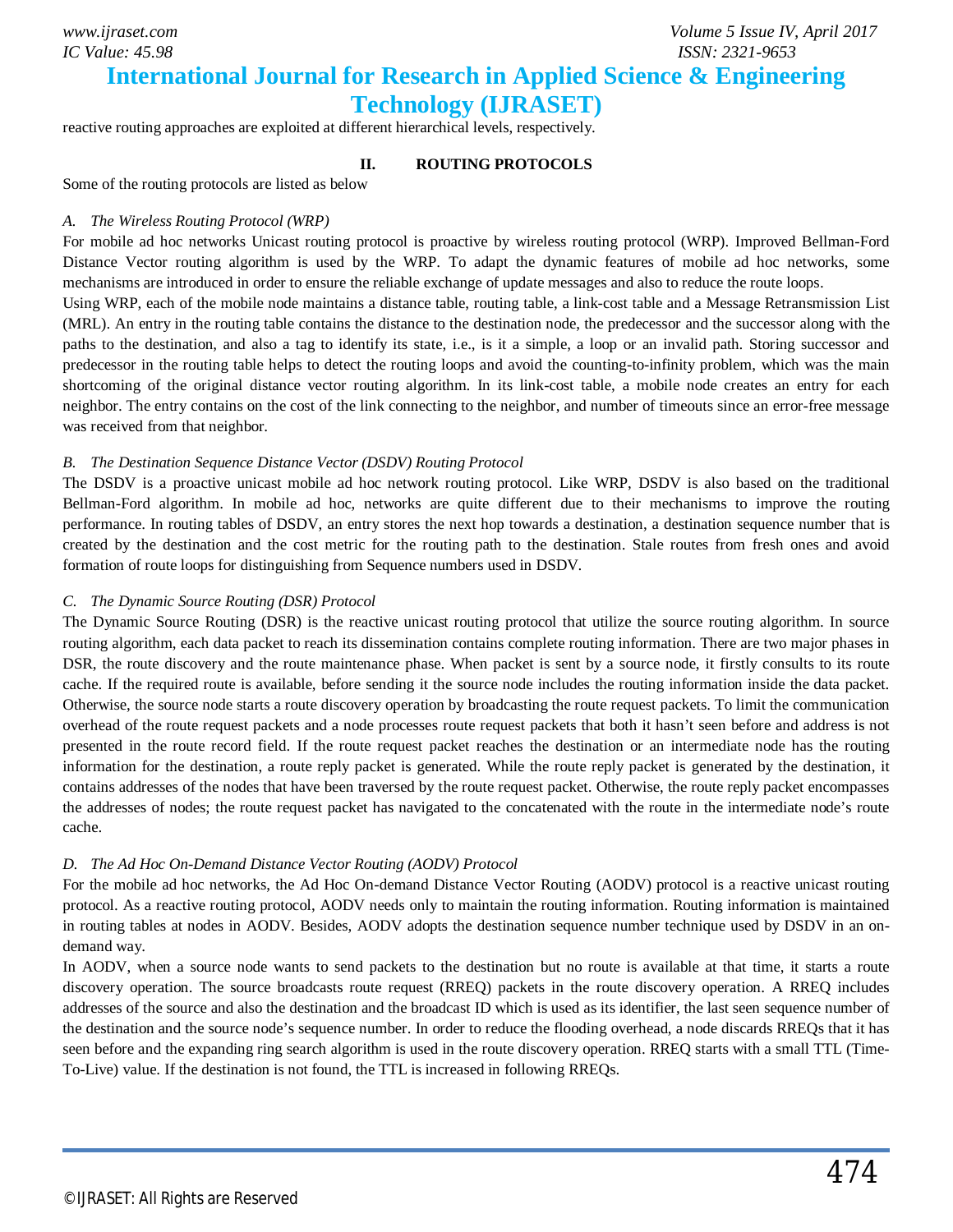*IC Value: 45.98 ISSN: 2321-9653*

### **International Journal for Research in Applied Science & Engineering Technology (IJRASET)**

### **III. RELATED WORK**

Lakshmi Praba (2011), [1] in this author explains that Wireless Mesh Network (WMN) is a new wireless technology. Features of WMN are that it covers the large area, broadband access, self configuration, self healing and well organized. The Routing is the main field of interest for researchers. There are number of protocols available for the purpose of routing in WMN. Categories of these protocols are Proactive (table driven) and Reactive (On demand). By using various parameters packet delivery ratio, routing overhead and dropped packets as metrics the performance of DSDV is evaluated with respect to variable transmission rate and mesh client speed.

Amith Khandakar (2012), [2] in this author defines that Mobile Ad hoc network is a distributed network where nodes are mobile and decentralized and can communicate without central administration. The mobile nodes are connected via wireless channels and multiple hops are used to transmit the data. For the efficient and timely delivery of message routing protocols are used in case of ad hoc mobile networks. Various metrics are used to evaluate the performance of ad hoc mobile networks. DSR, AODV and DSDV is compared on the basis of performance metrics namely PDF, End to end delay and Normalized Routing load while varying the number of nodes, speed and Pause time. In this author also provides a step by step process on the basis of assumption that how to carry out such a comparative study, which could be used for future research.

Jieun Cho (2009), [3] describes a routing protocol to achieve efficient data transmission without any interruption and it uses location based virtual grid for this. Relative landmark is used to maintain the process of routing in case when there are holes in sensor network. After applying simulation result shows that the suggested method is much preferable as compare to earlier ones.

Abdul Waheed Khan (2015), [4] proposed a scheme namely virtual grid based data dissemination (VGDD). VGDD focus to optimize the trade-off between network lifetime and data delivery performance along with low cost of maintenance and hardware. VGDD follows a set of rules to distribute the update related to the mobile nodes efficiently by using shortest route. Furthermore, to cope with speed's variation of mobile sink, VGDD makes use of appropriate forwarder nodes for guaranteed data delivery. After simulation it is observed that the performance of the network is increased in manner of latency and data delivery as compare to earlier schemes.

Kumar.S (2010), [5] in this author analysis and simulate the AODV and OLSR routing protocols for both Wireless Ad-hoc Network and Wireless Mesh Network. In Ad-hoc network wireless mobile nodes temporarily forms a network without using any existing network structure. WMN has become popular among users due to its features like fast and easy to deploy, and instant communication. WMN is a self organized, self configured, self healing network in which nodes automatically establish a temporary network by using mesh connectivity. Routing in both networks is nontrivial due to highly dynamic nature of the nodes. Simulation shows that three metrics i.e. delay, network load and throughput of networks can be used to evaluate the performance.

Zhenqiang Ye (2003), [6] proposed a modified version of the popular AODV protocol that allows us to discover multiple nodedisjoint paths from a source to a destination. They found that very few of such paths can be originated. Furthermore, as distances between sources and destinations increase, bottlenecks inevitably occur and thus, the possibility of finding multiple paths is considerably reduced. From above it can be concluded that it is necessary to place what we call reliable nodes (in terms of both being robust to failure and being secure) in the network for efficient operations.

Ning Du (2012), [7] describes and designs an optimized routing protocol for MANET which refers to a certain extensions to OSPF for MANET and OLSR routing protocol. The route selection technique in this scheme focuses to reduce the retransmission of packets on the same destination and destroy the broadcast message and also reduce the overhead of traffic in network. Simulation proves optimized OSPF protocol improves the performance when using in MANETs.

Marcello Caleffi (2007), [8] describes an augmented tree-based address space structure and a hierarchical multi-path routing protocol, referred to as Augmented Tree-based Routing (ATR), which use this structure to overcome the problem of scalability and make a robust network which is able to handle the node failure. Simulation results and performance comparisons with existing protocols prove that ATR is much effective as compare to others.

#### **IV. CONCLUSION**

The path selection process in the network is called as routing. A routing protocol states how routers communicate with each other, exchange information which enables them to select the routes between any two nodes in a computer network. Routing algorithms determine the specific choice of route. The criteria for choosing the best path using existing routing protocols involve various options like shortest path. This study provides an overview to the routing process along with the methods used for it.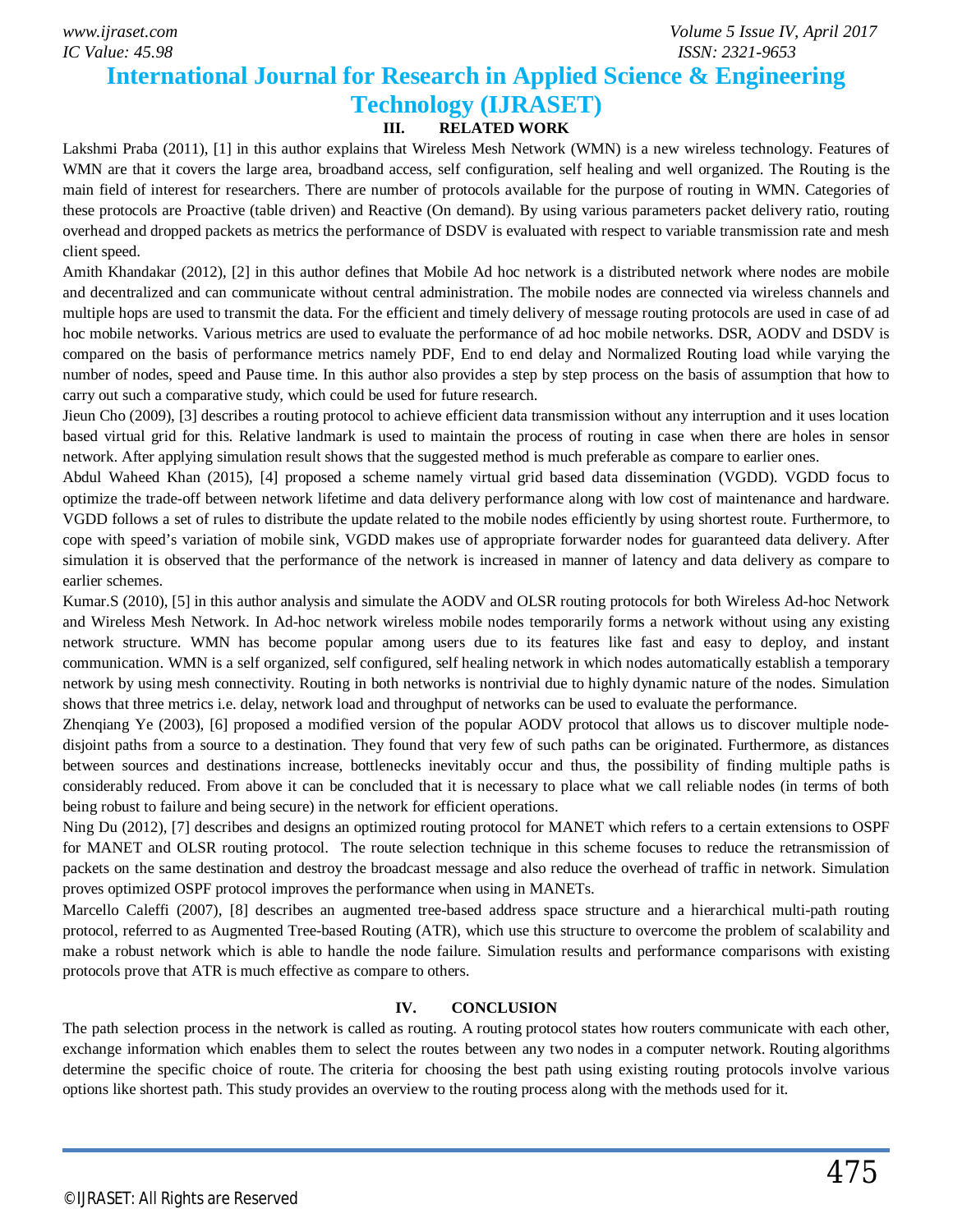*IC Value: 45.98 ISSN: 2321-9653*

*www.ijraset.com Volume 5 Issue IV, April 2017*

### **International Journal for Research in Applied Science & Engineering**

### **Technology (IJRASET)**

### **V. ACKNOWLEDGMENT**

I want to show my gratitude to Assistant Professor Anita Kumari for guiding me while implementing the entire project work.

#### **REFERENCES**

- [1] V. Lakshmi Praba and A. Mercy Rani, "Performance evaluation of DSDV in hybrid wireless mesh network , ICTACT Journal on Communication Technology, 2011,vol.2,Issue. 3, pp. 387-392
- [2] Amith Khandakar, "Step by Step Procedural Comparison of DSR, AODV and DSDV Routing protocol", IPCSIT, june 2012,vol.40, pp. 36-40
- [3] Jieun Cho, Jongwon Choe, Kwanho Song and YongTae Shin, "A routing protocol using relative landmark based on virtual grid in wireless sensor network", IEEE, April 2009, pp. 1-3
- [4] Abdul Waheed Khan Abdul Hanan Abdullah, Mohammad Abdur Razzaque, Javed Iqbal Bangash and Ayman Altameem, "VGDD: A Virtual Grid Based Data Dissemination Scheme for Wireless Sensor Networks with Mobile Sink", International Journal of Distributed Sensor Networks, January 2015,vol. 2015, pp 1- 17.
- [5] Kumar. S and Jyotsna Sengupta "AODV and OLSR routing protocols for Wireless Ad-hoc and Mesh Networks", IEEE, September 2010, pp 402-407.
- [6] Zhenqiang Ye, Srikanth V. Krishnamurthy and Satish K. Tripathi, "A Framework for Reliable Routing in Mobile Ad Hoc Networks", IEEE, 2003.
- [7] Ning Du, Huijing Yang and Chunying Wang, "An Optimized OSPF Routing Protocol for Mobile Ad-hoc Networks", Journal of Networks, September 2012,vol.7, no.9, pp. 1456-1463
- [8] Marcello Caleffi, Giancarlo Ferraiuolo, and Luigi Paura, "Augmented Tree-based Routing Protocol for Scalable Ad Hoc Networks", IEEE, 2007.
- [9] Rani, P.K. and E. Kannan, "My way Routing in multi hop heterogenous wireless sensor networks using straight line algorithm", IJERA, November 2014, vol. 3.
- [10] Adnan Fida, Muhammad Iqbal and Trung Dung Ngo, "Communication- and position-aware reconfigurable route optimization in large-scale mobile sensor networks", EURASIP, 2014
- [11] Prosenjit Bose, Pat Morin, Ivan Stojmenovi´c, and Jorge Urrutia, "Routing with Guaranteed Delivery in Ad Hoc Wireless Networks", **v**ol. 7, 2001, pp. 609-616.
- [12] Ehsan Ahvar, Shohreh Ahvar, Gyu Myoung Lee, and Noel Crespi, "An Energy-Aware Routing Protocol for Query-Based Applications in Wireless Sensor Networks", The Scientific World Journal, February 2014, vol. 2014, pp. 1-9.
- [13] Xiaocong Jin, Rui Zhang, Jingchao Sun and Yanchao Zhang, "TIGHT: A Geographic Routing Protocol for Cognitive Radio Mobile Ad Hoc Networks", IEEE, August 2014,vol. 13, no. 8.
- [14] Singh. P, Ravi Kumar and Vinay Kumar, "An energy efficient grid based Data Dissemination routing mechanism to mobile sinks in Wireless Sensor Network", IEEE, February 2014, pp. 408-412.
- [15] Dinu Gopal and Dr. Suriyakala C D, "A Survey on Performance Comparison of Virtual Structure based Data Dissemination Schemes in WSN", JNCET,July 2015, vol. 3, no. 1, pp. 11-15.
- [16] Awadhesh kumar, Dr. Neeraj Tyagi, Prabhat Singh and Vinay Kumar, "A Novel Energy Aware Data Dissemination Routing Protocol for WSN", IJAIEM, April 2013,vol. 2, no. 4, pp. 457-465.
- [17] Sandeep Kumar Yadav "A Novel Survey on Various Grid Based Data Dissemination", IOSR-JECE, July 2013, Pp 1-8.
- [18] Rahul C. Shah, Sumit Roy, Sushant Jain and Waylon Brunette "Data MULEs: modeling and analysis of a three-tier architecture for sparse sensor networks", ELSEVIER, Ad Hoc Networks, 2003,vol. 1, pp 215–233.
- [19] Mario Di Francesco and Sajal K. Das, "Data Collection in Wireless Sensor Networks with Mobile Elements: A Survey", ACM Trans. Sensor Networks, vol. 8, no. 1, pp. 1–31
- [20] Arun A Somasundara, Aditya Ramamoorthy and Mani B Srivastava "Mobile Element Scheduling for Efficient Data Collection in Wireless Sensor Networks with Dynamic Deadlines", 25th IEEE, RTSS 2004
- [21] Ms.Rubia.R and Mr.SivanArulSelvan "A Survey on Mobile Data Gathering in Wireless Sensor Networks Bounded Relay", IJETT, January 2014,vol. 7, no. 5, pp. 205-208.
- [22] Shuai Gao, Hongke Zhang and Sajal K. Das, "Efficient Data Collection in Wireless Sensor Networks with Path-Constrained Mobile Sinks", IEEE, April 2011,vol.10, no. 04,pp. 592-608.
- [23] Donghyun Kim, Baraki H. Abay, R.N. Uma, Weili Wu, Wei Wang, and Alade O. Tokuta, "Minimizing data collection latency in wireless sensor network with multiple mobile elements", IEEE, INFOCOM, Proceedings IEEE, 2012,pp. 504-512
- [24] Kai Li and Kien A. Hua, "Mobile Data Collection Networks for Wireless Sensors", Springer, vol. 287, pp. 200-211
- [25] Liang He Jianping Pan, and Jingdong Xu "Analysis on Data Collection with Multiple Mobile Elements in Wireless Sensor Networks" IEEE , 2013 vol 12, issue 7, pp 1308-1320.
- [26] Elyes Ben Hamida and Guillaume Chelius, "Strategies for Data Dissemination to Mobile Sinks in Wireless Sensor Networks", IEEE communication. Magazine Feb 2008, pp. 1-7.
- [27] Yasir Faheem, Saadi Boudjit and Ken Chen, "Data dissemination strategies in mobile sink wireless sensor networks: a survey", Proceedings of the  $2<sup>nd</sup> IFIP$ conference on Wireless days, January 2010, pp. 305-310.
- [28] Aayushi Mahajan, Suhaib Ahmed, Swastik Gupta and Ashish Suri, "Comparative Analysis of Different Data Dissemination Strategies in Wireless Sensor Networks", IJARCCE,April 2014, vol. 3, Issue 4, pp. 6350-6354.
- [29] Dattatray S. Waghole and Vivek S. Deshpande "Reducing Delay Data Dissemination Using Mobile Sink in Wireless Sensor Networks", IJSCE, March 2013,vol. 3, no. 1, pp. 305-308.
- [30] Jin Wang Xiaoqin Yang, Zhongqi Zhang, Bin Li, and Jeong-Uk Kim "A Survey about Routing Protocols with Mobile Sink for Wireless Sensor Network", International Journal of Future Generation Communication and Networking, 2014,vol.7, no.5, pp.221-228.
- [31] Arati Manjeshwar and Dharma P. Agrawal, "APTEEN: A Hybrid Protocol for Efficient Routing and Comprehensive Information Retrieval in Wireless Sensor Networks", Proceedings of the International Parallel and Distributed Processing Symposium (IPDPSí02),2002 vol. 31, pp. 1-5.
- [32] Indrajit Banerjee , Indrani Roy, Ahana Roy Choudhury, Biswarup Das Sharma and Tuhina Samanta , "Shortest path based geographical routing algorithm in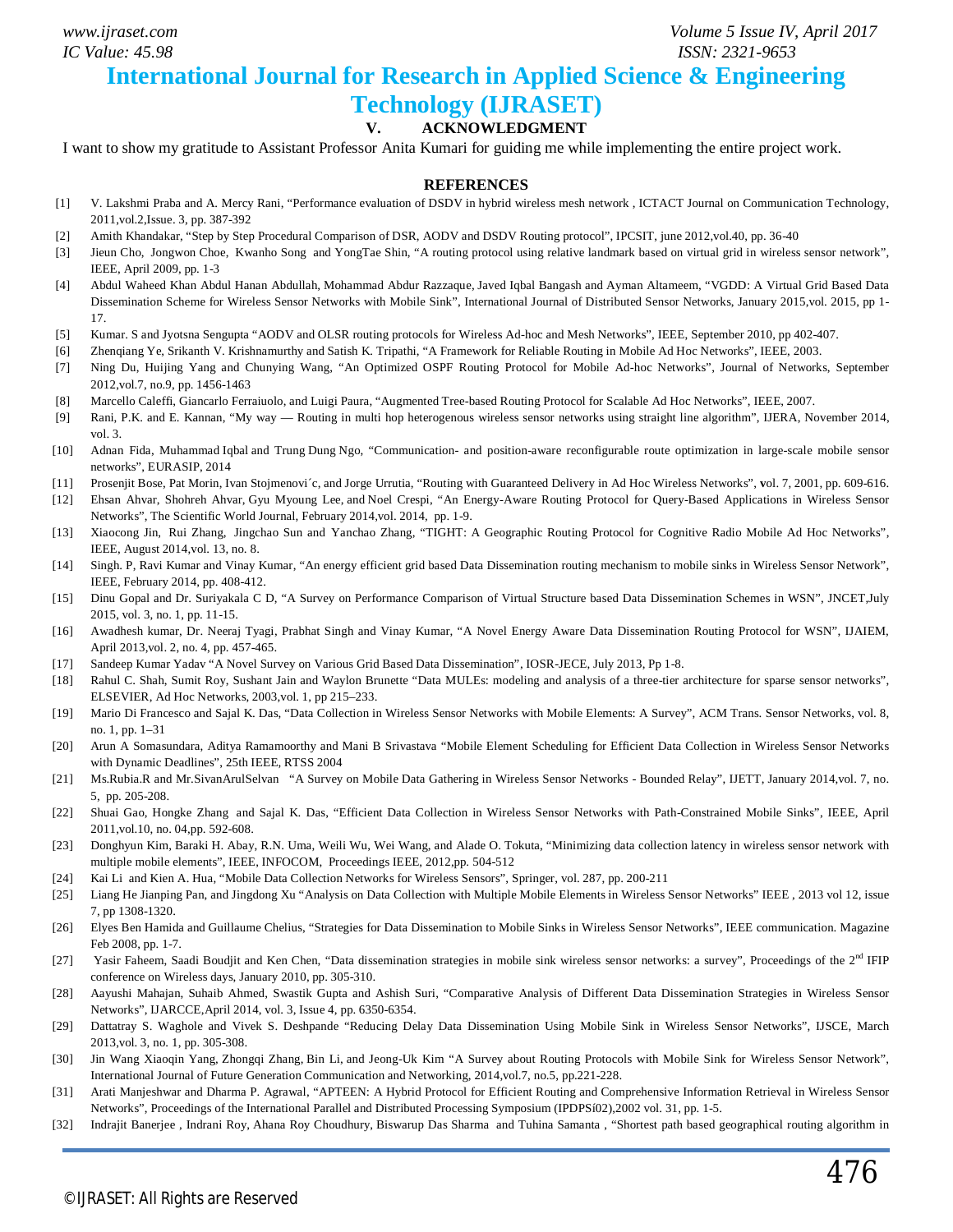### **International Journal for Research in Applied Science & Engineering Technology (IJRASET)**

wireless sensor network", December 2012

- [33] Kavitha Rani and E. Kannan, "Straight Line Routing on Next Hop Graph in Wireless Sensor Networks", Journal of CS, 2015, Pp 218-223.
- [34] Samanpreet Singh and Gagangeet Singh Aujla, "A Noble Routing Protocol for Vehicular ad hoc Networks (VANETs) with Less Routing Overheads", IJFGCN, 2014vol. 7, no. 5, pp. 23-34.
- [35] Ana Maria Popescu, Ion Gabriel, Tudorache , Bo Peng and A.H. Kemp, "Surveying Position Based Routing Protocols for Wireless Sensor and Ad-hoc Networks", IJCNIS, April 2012,vol. 4, no. 1,pp. 41-64.
- [36] Yuta Koike, Kei Sawai and Tsuyoshi Suzuki, "A Study of Routing Path Decision Method Using Mobile Robot Based on Distance Between Sensor", IJARAI, 2014, vol. 3, no. 3, pp. 25-31.
- [37] K. Sasikala and V. Rajamani, "A Neuro Fuzzy based conditional shortest path routing protocol for wireless mesh network", International Journal of Enhanced Research in Management & Computer Applications, May 2013,vol. 2, no. 5, pp.1-10.
- [38] C. Venkatesh, N. Yadaiah, and A. M. Natarajan, "Dynamic Source Routing Protocol Using Fuzzy Logic Concepts For Ad Hoc Networks", Academic Open Internet Journal, 2005,vol. 15,,pp. 1-14.